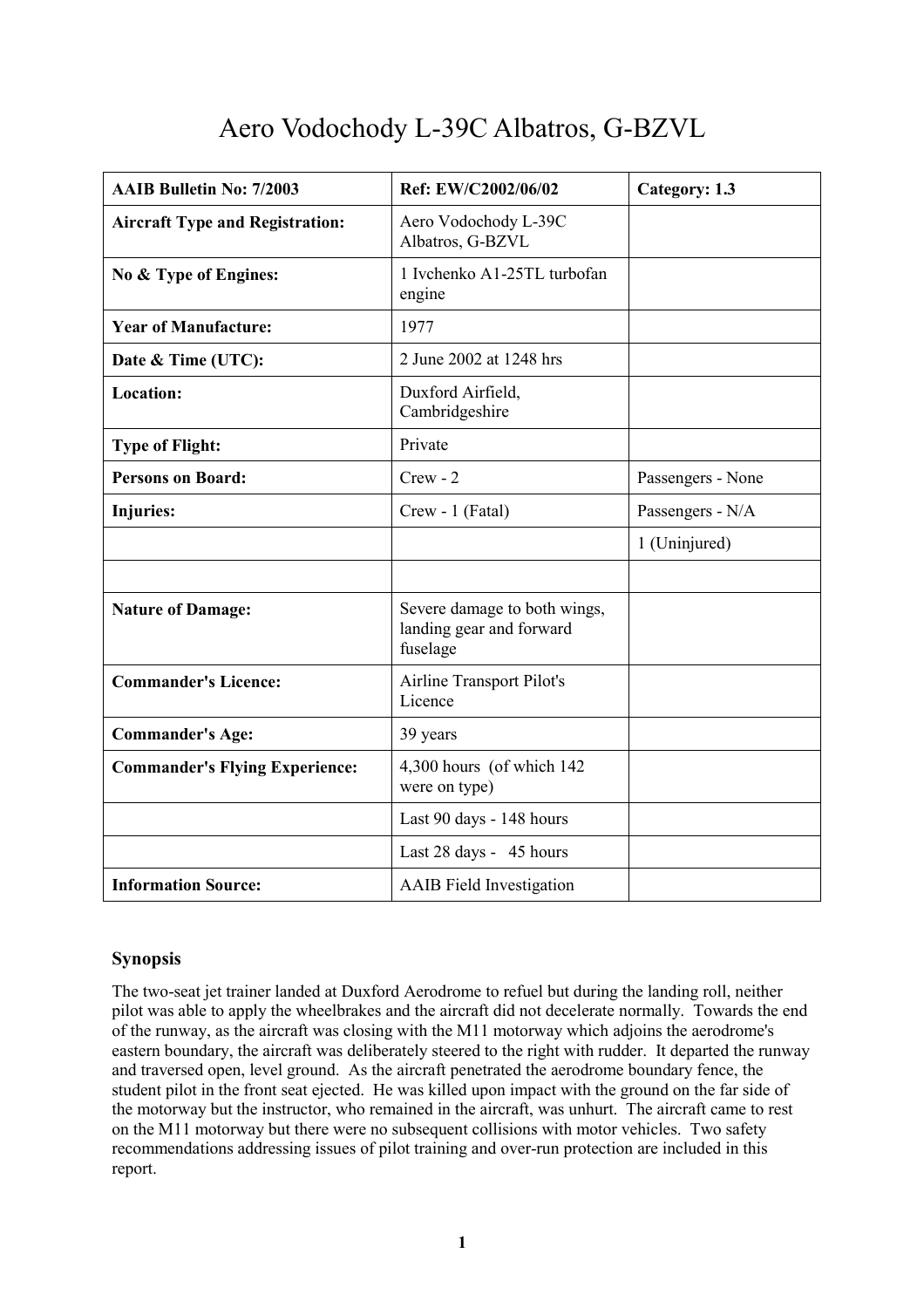# **Factual Information**

## **Description and history of the aircraft**

The Aero L-39 series of aircraft are two-seat tandem military jet trainers manufactured in the former Czechoslovakia. They were sold in large numbers, particularly to the former Soviet Air Force. With the break-up of the latter, a number of states have disposed of surplus examples to the civilian market. G-BZVL was operated by the Soviet Air Force from 1977 until 1995, when it was placed in storage. It was purchased by an Estonian company in 2000 and allocated an Estonian civil registration and a Certificate of Airworthiness in the 'Aerobatic' category. In April 2001 it was purchased by the current owner, who operated it for seven months on the Estonian register before transferring it to the UK register in April 2002.

The aircraft type has a maximum take-off weight of 4,700 kg and a maximum level speed of 750 km/hr (405 kt). This aircraft was equipped with two ejection seats, one for each pilot. When in horizontal motion at ground level, the minimum speed for successful ejection is 150 km/hr (81 kt).



## **Duxford Aerodrome**

Duxford is a licensed aerodrome near Cambridge. It has two landing surfaces: a single paved runway and a parallel grass strip between the apron and the runway. Construction of the M11 motorway beside the aerodrome in 1977 resulted in the runway being shortened and the motorway adjoins the eastern aerodrome boundary. The asphalt and concrete surfaced runway is now 1,503 metres long, 45 metres wide and orientated 06/24. Both Runway 06 and Runway 24 have published landing distances available of 1,353 metres. Runway 06 has a slight down slope and a Runway End Safety Area of 90 metres intended to minimise the risks to aircraft and their occupants when an aeroplane runs off the end of the runway. To arrest aircraft that fail to stop before they reach the aerodrome boundary, an earth bank was constructed between the landing surfaces and the motorway, essentially to protect the M11 motorway.

Duxford is the home of the Imperial War Museum's collection of 'warbird' aircraft. It is also the home of privately owned and airworthy 'historic' and high performance aircraft including some jet powered aircraft types. Several air shows featuring examples of high performance American and European fighting aircraft are held each year; the larger piston-engined aircraft and the jets invariably use the paved surfaces.

## **History of the flight**

The planned flight was part of a conversion course onto the L-39 aircraft. The flight included navigation and general handling exercises and was to culminate in a landing at Duxford in order to refuel. The aircraft departed from its base at North Weald with the student occupying the front seat and the instructor in the rear seat. This is the conventional seating arrangement for an instructional flight in this tandem seat aircraft. The flight proceeded uneventfully and the aircraft joined the visual circuit at Duxford where Runway 06 was in use. The reported surface wind was 140°/10 kt, the visibility was greater than 10 km, there was no significant cloud or weather and the runway surface was dry.

When the aircraft arrived at Duxford the fuel quantity was 350 kg. The student pilot flew a slightly extended downwind leg, as requested by ATC, to allow time for a light aircraft to clear from the adjacent grass runway. The instructor considered that the subsequent approach profile was satisfactory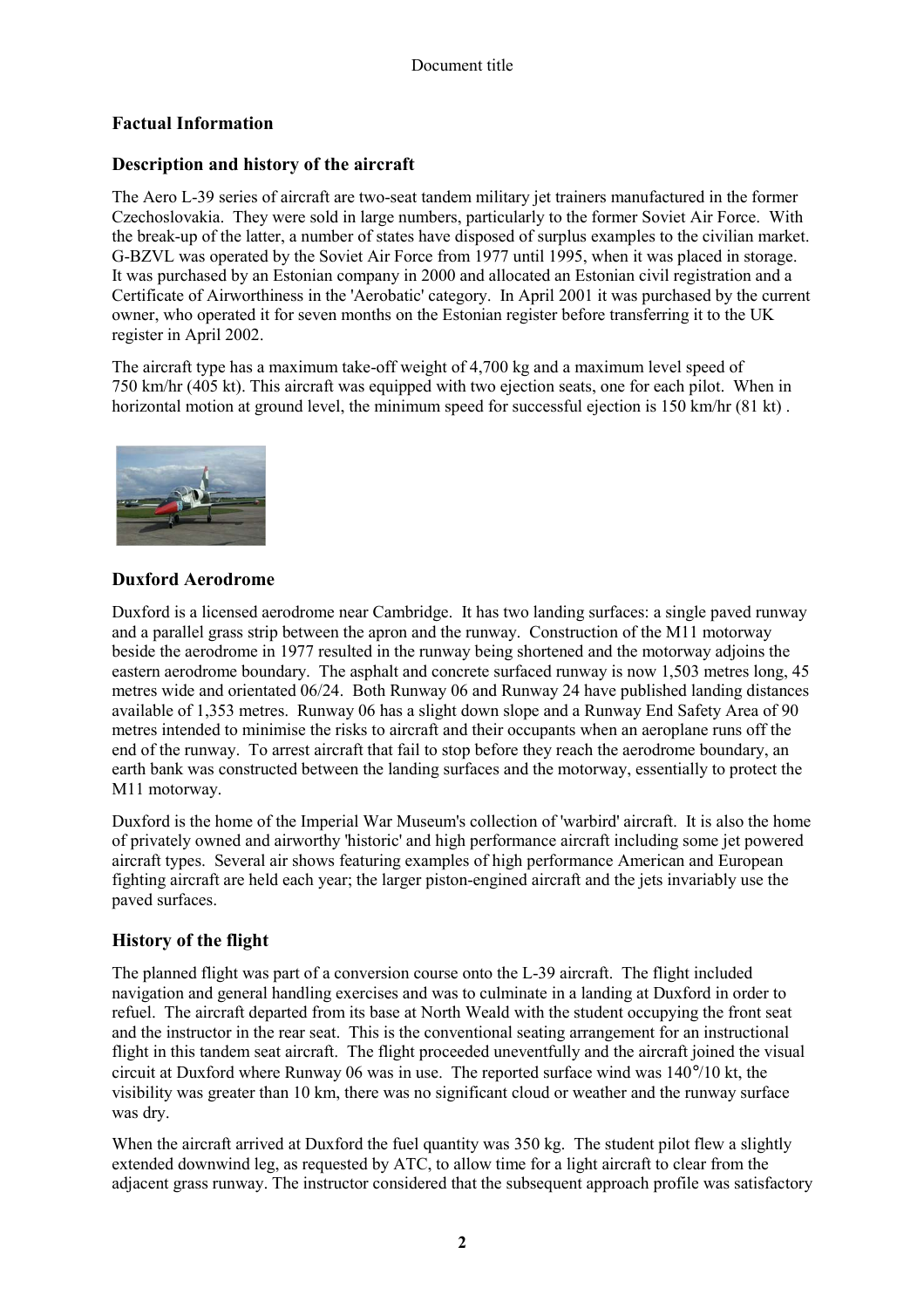#### Document title

although he noted that the airspeed during the final stages of the approach was reducing through 218 km/hr (118 kt) as opposed to the briefed speed of 200 km/hr (108 kt). During the landing flare the airspeed was 210 km/hr (113 kt) and still reducing. The instructor described the touchdown as "soft" (meaning a gentle touchdown) and noted that there was a slight drift to the left in the light crosswind. He estimated that the aircraft touched down about 150 to 200 metres along the runway and various eye-witnesses confirmed this estimate. This is the normal touchdown point for this type of aircraft. After landing the instructor was not aware of any retardation so he told the student pilot to "load the nose wheel and start braking". (Braking is inhibited until a micro switch on the nose wheel oleo operates). This instruction appeared to have been followed in that the control column moved further forward, but there was still no retardation. After further instructions to the student pilot to brake the instructor took control and applied the brake lever on his control column a number of times but to no avail.

When the aircraft was approaching the far end of the runway, with its attendant raised earth embankment, the instructor decided to steer the aircraft to the right towards open, level fields. However, he was able only to turn the aircraft through about 20° to 30° before the rudder became ineffective. ATC saw the aircraft deviate from the runway and asked the pilots if they had a problem; the student pilot replied "BRAKE FAILURE". The aircraft was, by then, running across a field of light crops towards the M11. The instructor asked the student in the front seat to operate the undercarriage retraction lever. He was unable to use the corresponding lever in the rear cockpit because the mechanism had been wire locked to prevent operation of the landing gear from that position. The instructor pilot did not use the emergency brake lever nor did he instruct the student pilot to do so. Moreover, the instructor did not shut down the engine nor did he instruct the student pilot to do so.

As the aircraft reached the airfield boundary, at a speed of about 20 kt, it passed to the south of the raised earth embankment and through the wooden boundary fence. It descended onto the motorway approximately 15 feet below, slid across the northbound carriageway, struck the central crash barrier and came to rest on the southbound carriageway. The instructor pilot, who had remained in his seat, was uninjured and the engine was still running.

At about the time that the aircraft went through the wooden fence and ran down the motorway embankment, the front ejection seat fired. The instructor had not ordered the student pilot to eject nor had he warned him not to do so (since by that time the aircraft's speed was well below the minimum for safe ejection on the ground). During the ejection sequence the student pilot separated from his seat but his parachute did not have sufficient time to deploy fully before he struck the ground.

The safety pins for the ejection seat and canopy jettison mechanisms were not carried on board the aircraft. Suitable safety pins were offered and fitted by a technician based at Duxford before the aircraft was removed from the motorway.

#### **Pathology**

There was no evidence of any medical factor having influenced this accident. The student pilot sustained fatal injuries upon impact with the ground. His injuries were consistent with other ejections at low speed when the parachute has had insufficient time to deploy fully.

#### **Operation of the aircraft**

The aircraft was operated on a Permit to Fly and in accordance with the requirements detailed in Civil Aviation Publication (CAP) 632. This document required the operator to produce an approved Organisation Control Manual (OCM) setting out the operational procedures for the aircraft.

The role of the Chief Pilot within such an organisation is pivotal in ensuring the safe operation of the aircraft. In particular, he is normally responsible for pilot training and for the selection and training of his staff pilots who will conduct such training. Guidance is provided in the CAP as to the training and supervision that might be applied. However, due to the variation in experience, skill, and ability of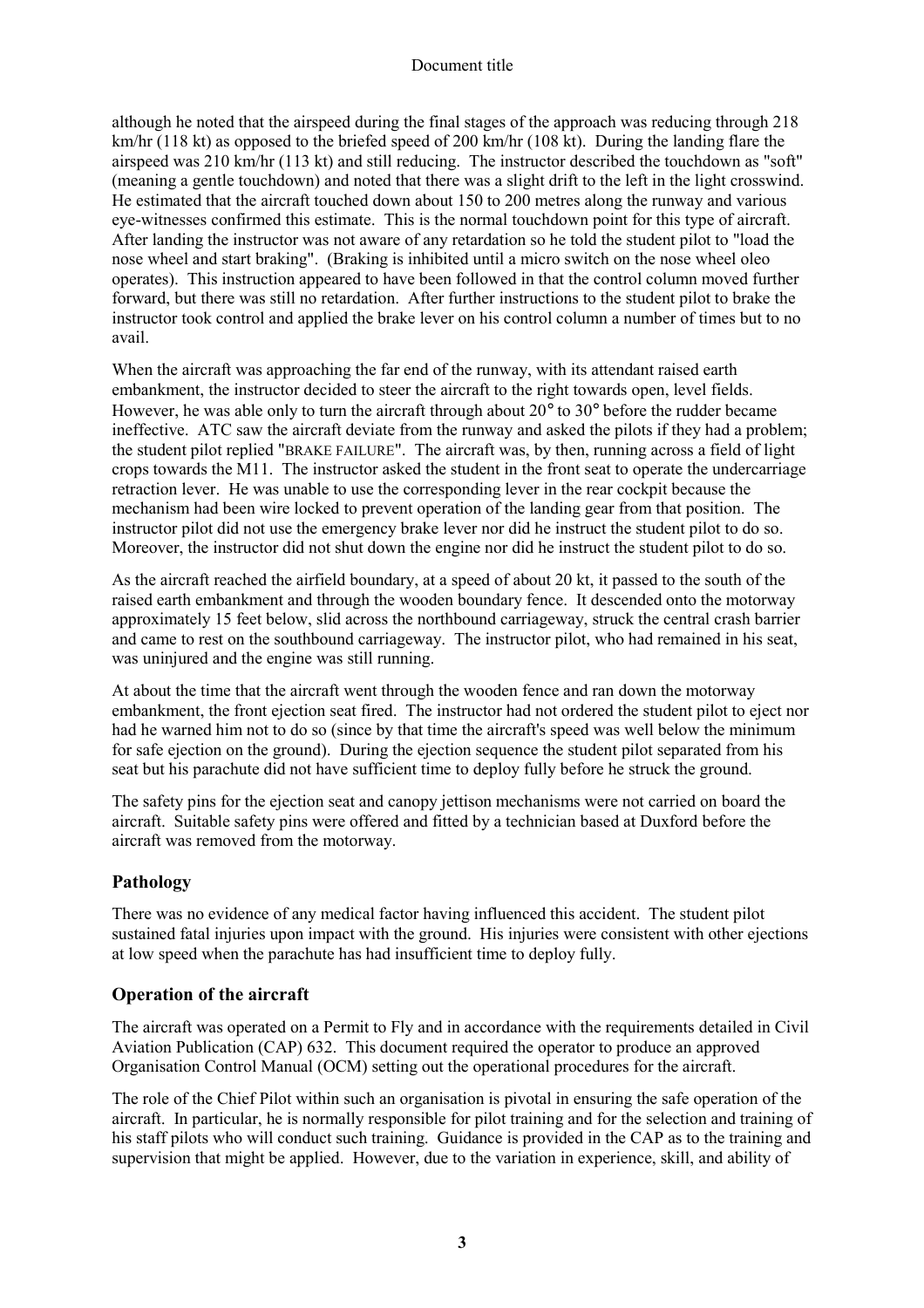different pilots, there will be occasions when more or less training and supervision would be appropriate; in other words, each pilot is judged on his or her individual merits.

The OCM produced by the operator had been approved by the Civil Aviation Authority who had also audited the operator's Safety Management System and found this to be effective.

#### **Pilot licensing, experience and training**

Ex-military aircraft on the UK register with a Permit to Fly may be piloted by the holder of a current private or professional pilot's licence; for some piston-engined types the pilot may also be required to hold an aircraft class rating (ie Single or Multi-engine Piston) or a specific aircraft type rating. However, to fly an ex-military turbine-powered aeroplane, a pilot must have an Exemption from the need to hold a type rating. Such Exemptions are issued by the Civil Aviation Authority (CAA).

Conversion, refresher and technical training requirements are assessed on an individual basis and must be agreed by the CAA before training commences. Pilots wishing to be accepted for flying jet aircraft should have appropriate flying experience. After suitable training and testing, and on the recommendation of the Chief Pilot of the organisation, an Exemption against the requirement to hold a specific aircraft type rating is issued by the CAA.

The student pilot had a total of 195 hours of which 184 were on light, single, piston-engined aircraft. He had started his conversion to the L-39 aircraft in April 2002. Before occupying the front seat, he received two days of ground briefings using the approved Flight Manual as an instructional template. This included reference to the diagrammatical representations of ejection envelopes and the use of executive instructions by an instructor such as "Eject", "Evacuate" and "Brace". The student pilot was verbally tested on his knowledge of the aircraft and the operation of the escape systems by the operator's Chief Pilot on the day before the accident. The student's grasp of the systems and his understanding of the Flight Manual were assessed as very good. At the time of the accident, he had completed 18 flights and 11 hours on L-39 Albatros aircraft.

The instructor pilot had flown a total of 4,300 hours of which 1,300 hours were as an instructor on Hawk aircraft whilst serving in the Royal Air Force. Like the L-39, the Hawk is a tandem seat, training aircraft with the instructor normally occupying the rear seat. The instructor had converted to the L-39 aircraft in May 1998 and had recorded 142 hours on this type of aircraft. He was an approved 'Check Pilot' within the operator's OCM and he had undergone an airborne competency check with the operator's Chief Pilot during December 2001. He had been assessed by the Chief Pilot as 'extremely competent'.

## **Aircraft performance**

The approach procedure detailed in the flight manual requires the pilot to achieve a minimum speed of 230 km/hr (124 kt) during the final approach. The airspeed is then gradually reduced to 200 km/hr (108 kt) as the aircraft passes over the runway threshold and to approximately 180 km/hr (97 kt) at touchdown. The calculated aircraft weight at the start of this approach was 3,938 kg. In the ambient conditions the calculated ground roll would have been 600 metres had the normal braking technique been used. From the estimated point at which the aircraft touched down there were approximately 1,200 metres of runway available. There should, therefore, have been ample runway available after touchdown.

If the pilot had believed that there was a need to achieve the minimum landing roll after touchdown then accurate speed control during the approach and landing would have been essential. In addition, the nose wheel should have been lowered immediately after touchdown, the flaps retracted and the control column held fully forward. Braking should then have been applied in a smooth and progressive manner. The instructor did not brief this procedure for the landing and he was content with the student's speed control. It is therefore apparent that he did not believe that the minimum landing roll technique was required for a landing on this runway.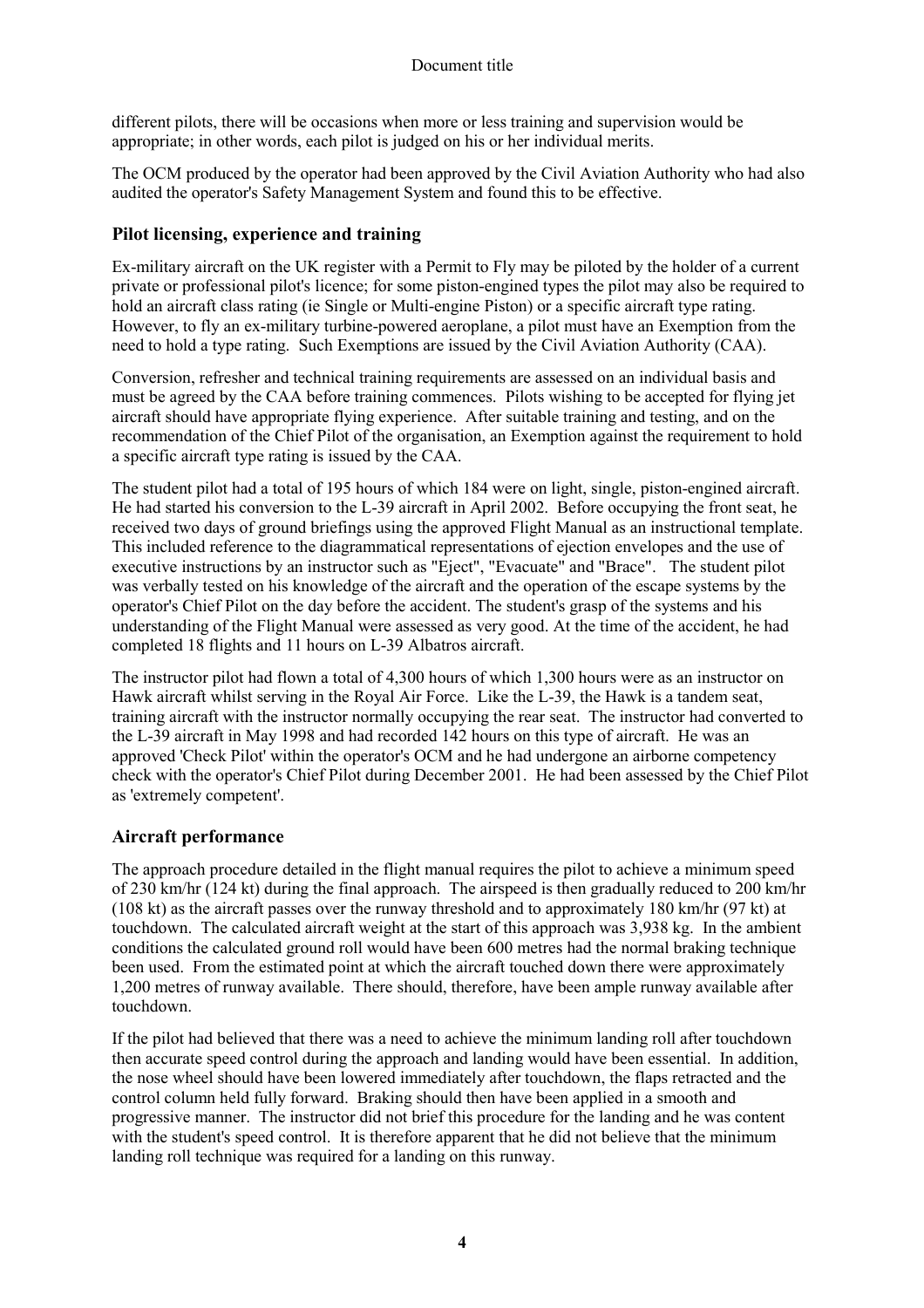## **Witness video**

A witness video was obtained and analysed by a specialist photogrammetry organisation. The video clip lasted 12 seconds and commenced with the aircraft halfway along the runway, when all three wheels could be seen to be on the ground and the aircraft attitude was normal. The elevators could be seen deflected downwards and the application of rudder towards the end of the clip was clearly seen as the aircraft veered off the runway. At this point the witness stopped filming.

The analysis measured a ground speed of approximately 80 kt (148 km/hr) until the aircraft commenced the right turn. After that, the accuracy became less reliable as the aircraft had a velocity component away from the camera. However, it was noted that the speeds sampled at three different intervals whilst the aircraft was running straight along the runway showed no evidence of any retardation.

## **Flight Manuals**

During the investigation two versions of the L-39 Flight Manual were acquired; one was an L-39ZA manual and the other an L-39C manual. The L-39ZA manual bore the aircraft manufacturer's logo whereas the L-39C manual did not.

The translation of the L-39ZA flight manual into English lacked clarity on the topic of emergency gear retraction. There was a reference to retracting the landing gear on the ground in the landing gear system description which, in respect of the control lever in the front cockpit stated: *'By means nonreversible two-positional electric switch provided with built-in third reversible position for emergency retraction of auxiliary resource'.* In this context, the auxiliary resource was the emergency electrical generator powered by a Ram Air Turbine (RAT) but this interpretation was not clear unless the reader studied the electrical system. Moreover, there was an adjacent diagram illustrating the retraction lever that had the words '*Emerg Retraction'* and '*Emerg Generator'* beside a horizontal detent in the lever's UP position. This annotation could be interpreted incorrectly as implying a gear retraction facility whereas it actually meant a RAT retraction facility. In the Emergency Procedures section of the manual there was another statement relating to gear retraction. In the context of main generator failure, the manual stated that one condition which would automatically retract the RAT was *'During landing gear emergency retraction'*. There was no statement qualifying whether this related to emergency gear retraction on the ground or in the air. There was an emergency procedure for gear extension but no mention of any procedure related to emergency gear retraction. However, within an earlier section of the manual concerned with systems descriptions was the statement that '*Emergency ground retraction of the landing gear is possible ONLY when the nose landing gear is off the ground.'*

The L-39C Flight Manual provided by the operator was written in much clearer language. The landing gear system was described in four paragraphs, all on the same page. One paragraph included a statement that *'The landing gear retraction on the ground is electrically blocked by means of WOW switch on the NLG'* (WOW meaning Weight on Wheel and NLG meaning Nose Landing Gear). There was also a note on the next page stating '*Retraction of the landing gear is possible only when the nose landing gear is off the ground*.' Significantly, there was no misleading text about 'Emergency Retraction' beside the illustration of the landing gear control.

The L-39C Flight Manual relates to the aircraft involved in this accident and is, therefore, the appropriate reference document.

#### **Emergency braking procedure**

There is an emergency brake lever located on the left console in each cockpit. Both Flight Manuals contained essentially the same instructions for coping with a loss of normal braking capability. The instructions were that in the event of a loss of normal braking, the required action is for one of the pilots to pull one of the emergency brake levers in a gradual manner. Braking is then applied equally and simultaneously to both wheels, by-passing the anti-skid system.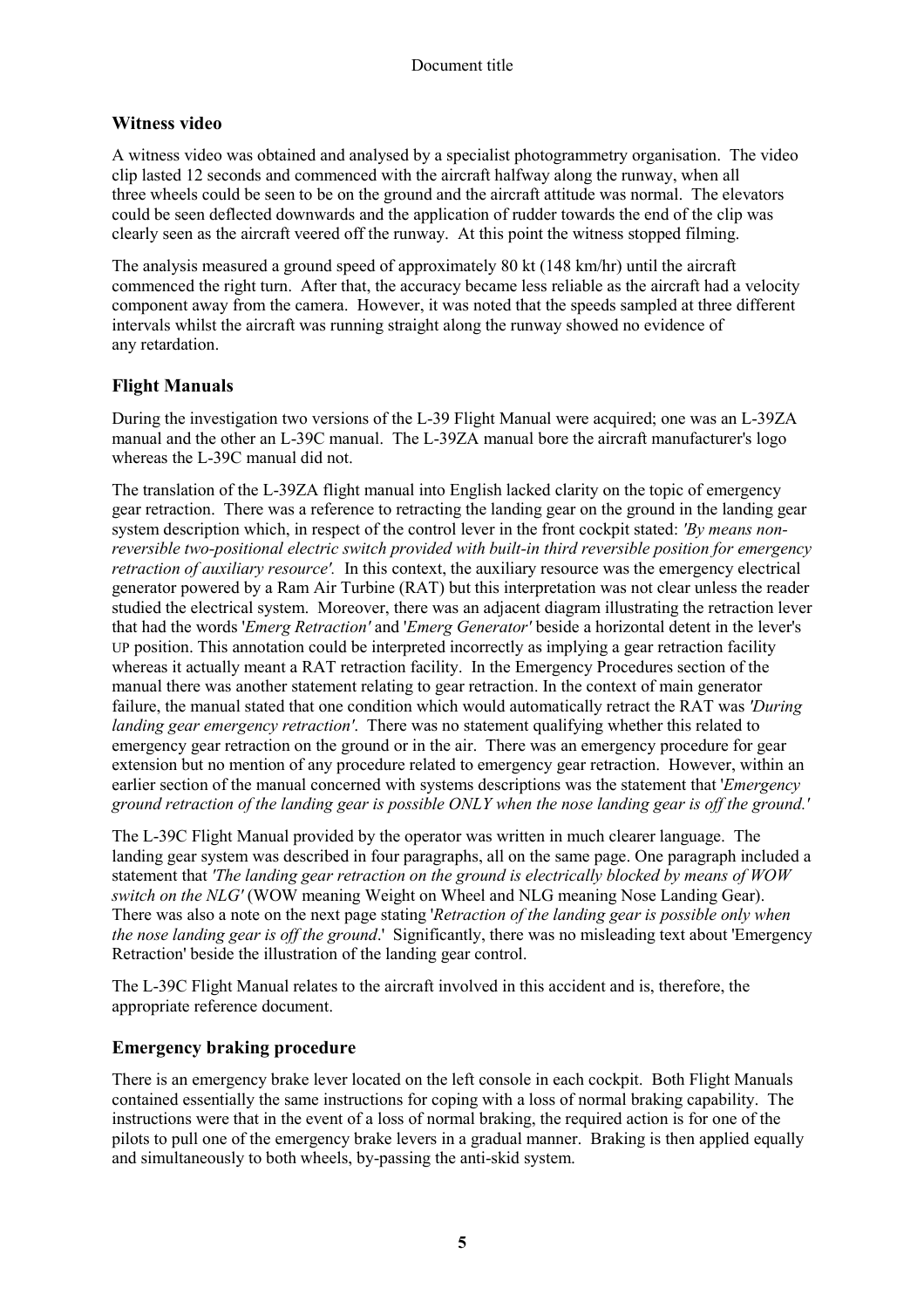### **Description of the hydraulic and braking systems**

The Normal and Emergency hydraulic systems are pressurised to a nominal 15 MPa (MegaPascals) by a single Engine Driven Pump (EDP). Accumulators in both systems maintain pressure to allow some use of the services in case of EDP failure. It is also possible to transfer pressure from the Emergency system to the Normal system using a lever on the right side console in each cockpit. The Normal system, as its name implies, is the one that is used routinely in operation of the aircraft for flaps, landing gear, wheel brakes, speedbrake and Ram Air Turbine deployment.

The brakes use a conventional disc and friction lining arrangement at the wheels and are applied by a lever adjacent to the handgrip on the control column in each cockpit. These levers are connected to the Brake Control Valve (BCV), located behind the forward cockpit seat, by Bowden-type cables and, by design, the rear seat pilot has over-riding authority on brake application. Referring to Figure 1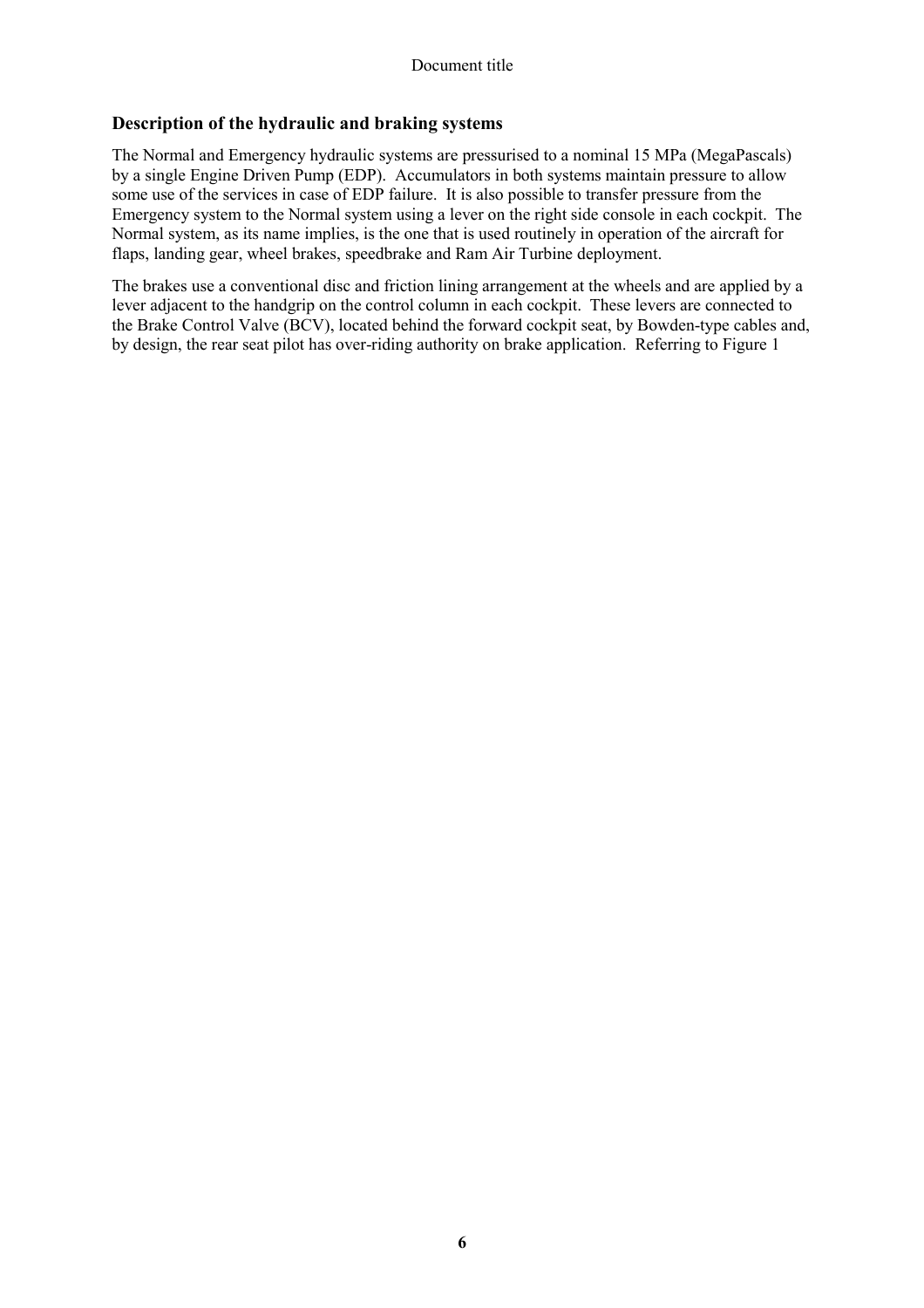

rear-cockpit priority brake over-ride mechanism

shaped tongue at the top of (3) abuts the fork fitting (4) and the two arms move together to apply the shows how this is achieved: the rear seat lever cable is linked via fork fitting (4) to the arm (1) which is in turn directly connected to the spool valve (2) which ports fluid to the brakes. Thus movement of the rear seat lever will always apply the brakes in a normally-functioning system. The same is not true for the front seat lever because the arm (3) to which the front seat cable is connected can rotate freely about its common pivot point with arm (1). If there is no input from the rear seat, then the brakes. However, if there is any input from the rear seat, the fork fitting  $(4)$  first rotates anticlockwise and releases arm (3) from arm (4); regardless of how much brake lever pressure the frontseat pilot applies, he no longer has any input to the BCV. The only way that brake control can be d h f il i h b h l f ll l d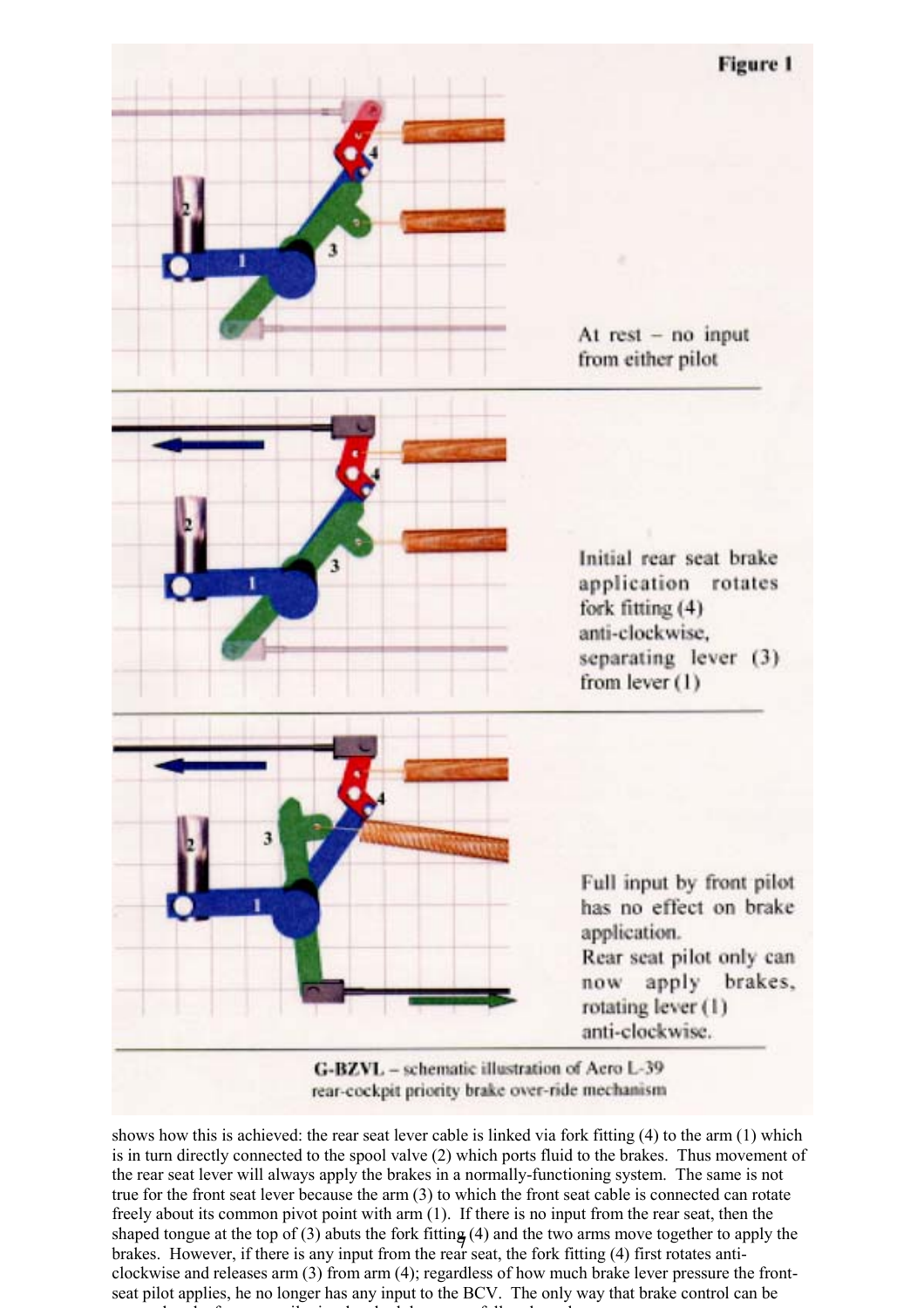#### Document title

Since the aircraft type has no nosewheel steering capability, differential braking of the left and right mainwheels is used to steer the aircraft whilst taxiing at low speeds and is accomplished by deflecting the rudder pedals, which are connected to the BCV, in the desired direction. This progressively reduces the brake pressure fed to the brake opposite to the direction of turn. At full pedal deflection, the associated brake is completely released whilst the other retains the pressure selected by the hand lever.

The Normal brake system is equipped with an electrical anti-skid system that releases the brakes when an impending wheel-lock condition is sensed by inertia switches in each wheel. The switch sends a signal to its associated electro-hydraulic valve which both blocks pressure to the brake and opens pressure already in the brake to return. As the wheel speeds-up again, the valve re-opens until a further locked-wheel condition is sensed. These same valves are also used by a circuit which prevents brake application whilst the nosewheel is off the ground. A microswitch on the Nose Landing Gear (NLG) detects a weight-on-wheel condition which de-energises a solenoid and opens the electrohydraulic valves to allow braking (see Figure 2). Because the power-off condition of the valves and solenoids is with the valves in the 'open' position, the Normal brake system will operate in the complete absence of electrical power (albeit without anti-skid or nosewheel protection). It should also be noted that the NLG microswitch plunger is extended under spring pressure in the 'ground' condition and is pushed-in by movement of the torque links for the 'air' condition.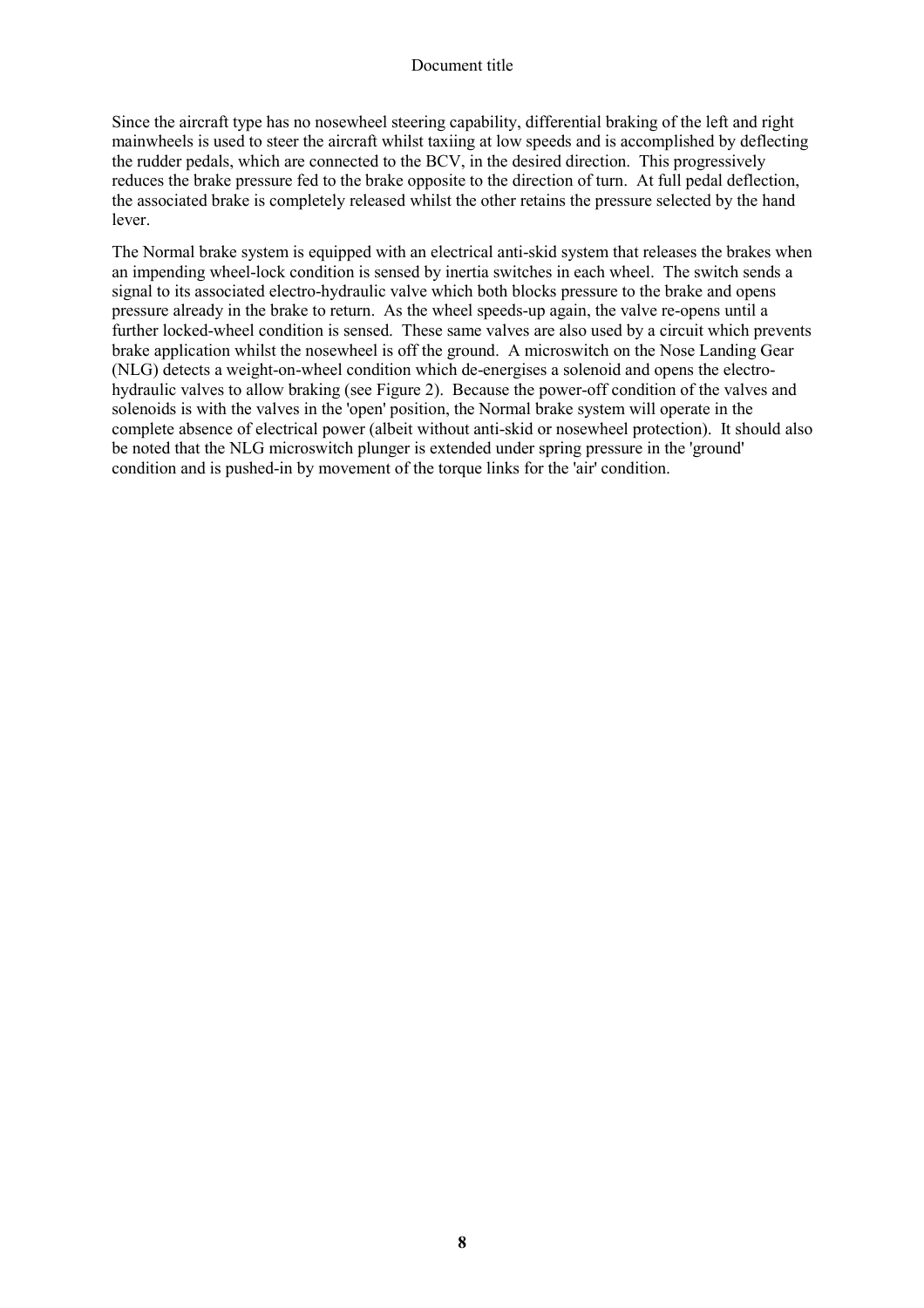

#### G-BZVL - photograph of L39 aircraft NLG microswitch which provides air/ground sense information to a number of systems, including the Normal wheel brakes

to the lack of anti-skid protection. In the front cockpit only, the Emergency brake lever can also be The Emergency brake system is a separate system, sharing only the brake pistons with the Normal system. Selection of Emergency brakes ports Emergency hydraulic system pressure directly to the brake pistons, a shuttle valve closing-off any open path to return through the electro-hydraulic valves. Thus selection of Emergency brakes will allow braking even with the nosewheel off the ground or in the presence of electro-hydraulic valve/anti-skid failures. Application of Emergency brakes is achieved by rearwards movement of a lever on the left side console in each cockpit. Although it is possible to modulate brake pressure using these levers, use of the system can result in burst tyres, due moved forwards, through a detent, to apply parking brakes. In both cockpits, rearwards movement of the levers breaks a 'telltale' copper wire showing that Emergency brakes have been selected.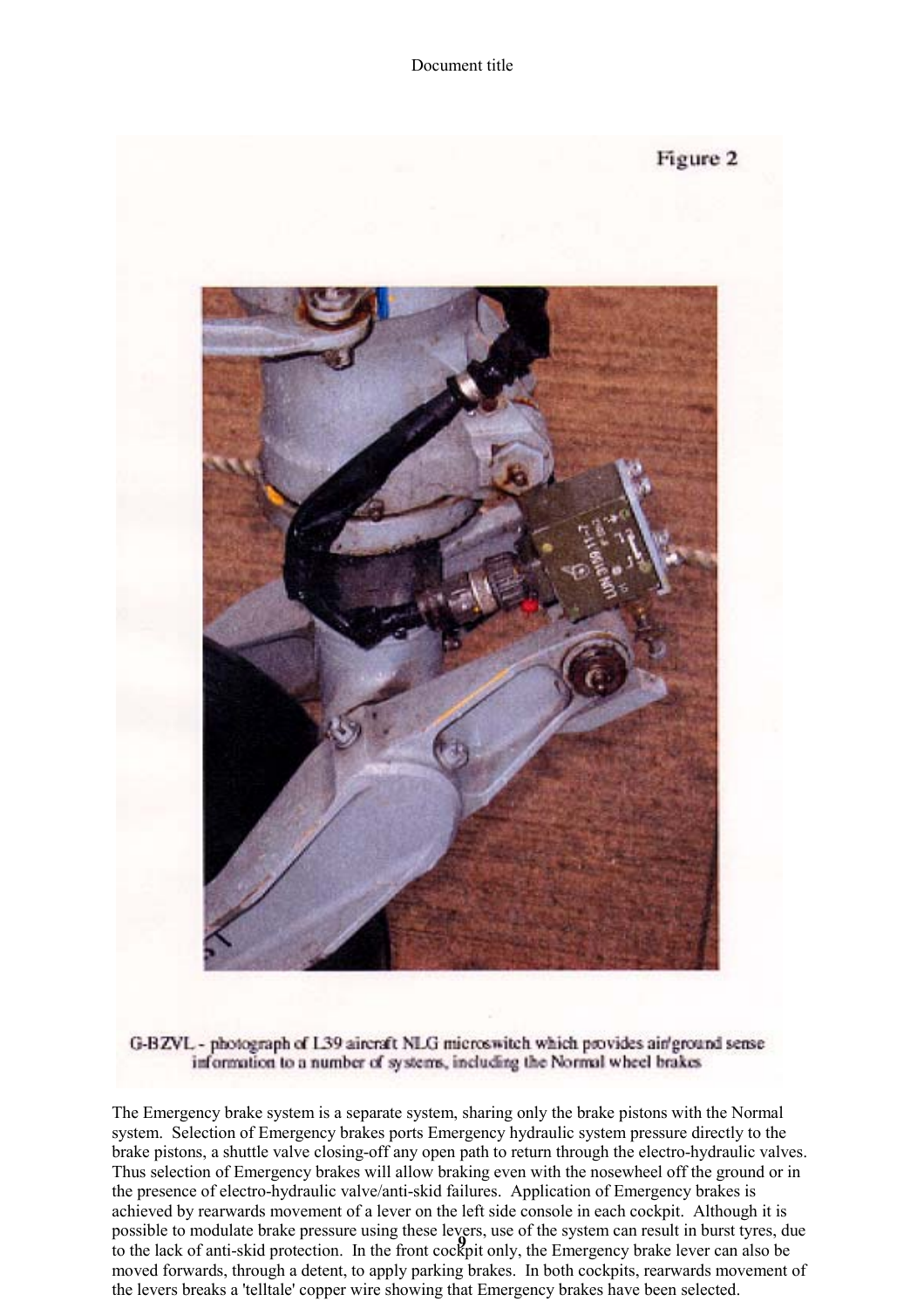Initial examination of the accident site

The aircraft and the accident site were examined about four hours after the accident. The aircraft had come to rest on the southbound carriageway of the M11, pointing approximately north. The front canopy and ejection seat were missing, with clear indications that an ejection had taken place. The rear canopy was closed with the seat in place and safety pins fitted. The emergency services advised that personnel from a maintenance company at Duxford who had witnessed the accident had provided and installed the pins as a safety precaution shortly after the accident.

The aircraft was substantially intact, with the fuselage almost undamaged apart from that caused to the nose when the nosewheel collapsed rearwards. The right main landing gear had also collapsed, dropping the aircraft onto its right wing but the left landing gear was still supporting the weight. All three tyres were still inflated.

The leading edges of both wings and both tip tanks were severely damaged by contact with the perimeter fence, the road and the central reservation barrier; the right wing was distorted upwards. There was, however, no sign of any fluid leakage from the fuel or hydraulic systems. The flaps were in the fully extended configuration and the speedbrake was closed.

The front canopy was found almost undamaged on the eastern embankment of the motorway and the front seat, parachute and pilot's helmet were found in close proximity some 45 metres into a field to the east of the aircraft. The pilot had been removed from the scene but the twin handles of the ejection seat were found in the area where he had lain. The main parachute had been pulled from its pack but had not inflated. It was lying streamed-out back towards the point where the aircraft ran down the embankment.

Examination of the aircraft's ground track showed no discernible marks until evidence of tyre rubber was found on the runway some 200 metres from the end of the paved surface. These occurred as the aircraft started to diverge from the centreline to the right (there were no marks visible whilst the aircraft was running straight nor could the touchdown location be determined). The marks were from the left and right mainwheels, heavy and continuous on the left but lighter and somewhat intermittent on the right. As the aircraft departed the paved surface onto the grass, imprints from the nosewheel as well as the mainwheels were visible all the way to the top of the western embankment above the motorway. Examination of the wheel tracks across the grass showed no evidence of brake applications. Because the angle subtended between the aircraft's track and the embankment was approximately 45°, the nosewheel and left mainwheel were the first to drop down the slope.

Despite the fact that the aircraft had crossed the northbound carriageway and come to rest on the southbound, no motor vehicles were involved in the accident. The aircraft was recovered onto the airfield the same evening.

#### **Off-site examination.**

The aircraft was intact as far as the major systems were concerned. Both the Normal and Emergency hydraulic systems still retained pressure but the battery had been removed for safety. It was noted that in both cockpits the telltale wires on the Emergency brake system were intact. In the front cockpit the landing gear was selected DOWN. In the rear cockpit the landing gear selector was wire locked in the central, inactive position.

Impacts on the nose landing gear had badly damaged the NLG weight-on-wheel switch, detaching it from its mounting and breaking off the striker plate. It was found, however, that the switch plunger, although bent, still functioned sufficiently for it to simulate the air/ground condition by depressing and releasing the plunger by hand. Some repairs to the wiring were required due to damage on both this and the anti-skid circuits before testing could commence. Repeated applications of the Normal brakes from both cockpits were then carried-out with no anomalies apparent. The operation of the 'priority' mechanism for the rear cockpit was also checked, with release of the front-seat input occurring at the expected times. After a further re-pressurisation of the accumulators, the Emergency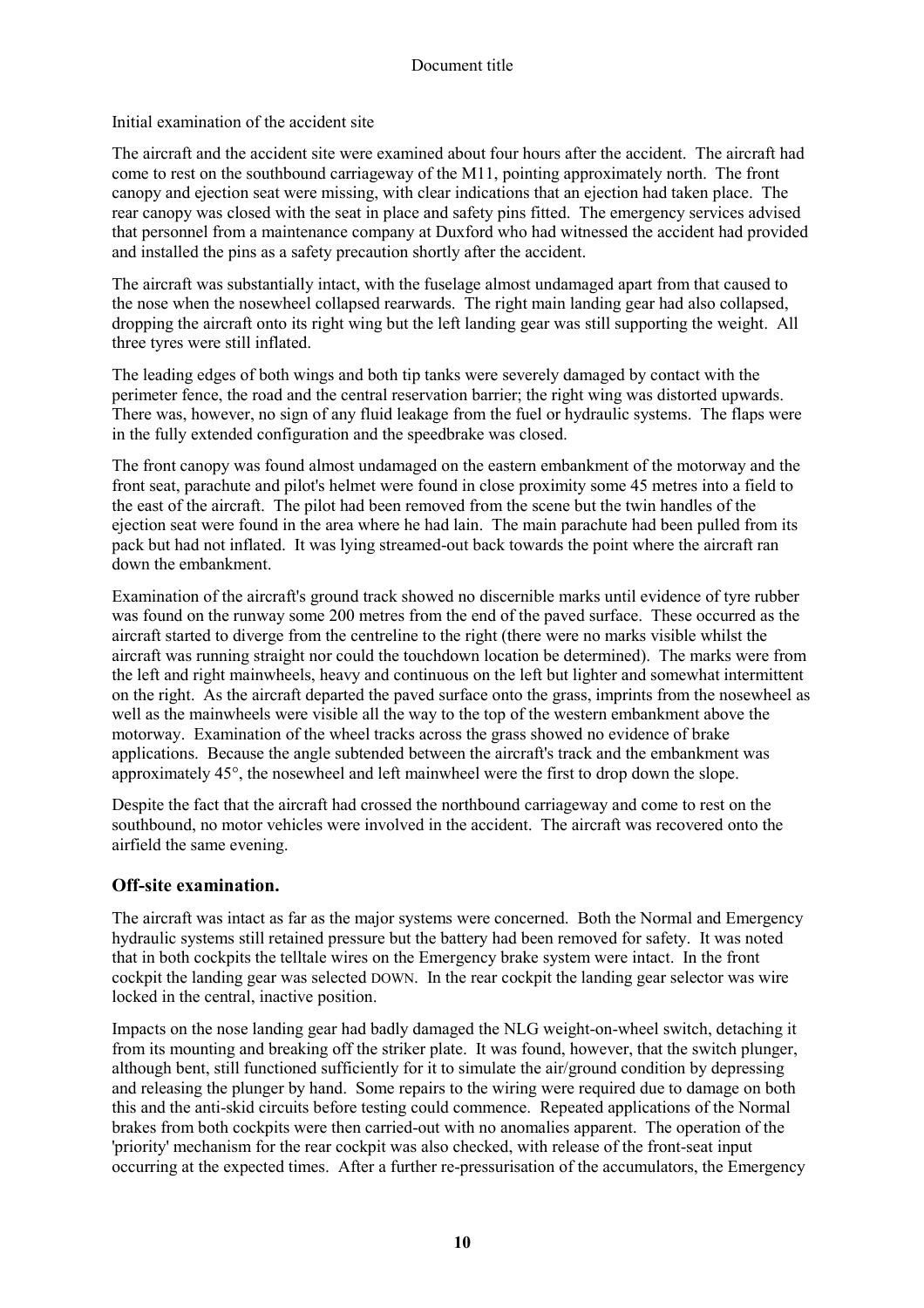#### Document title

system operation was also checked with no faults apparent. Operation of the nosewheel protection circuit was also verified, as was the differential braking using the rudder pedals.

Following recovery to the AAIB facility at Farnborough, two more series of tests were undertaken. The second series involved connecting the hydraulic systems to an external rig to allow more extended and repeated brake applications and to check the function of the anti-skid system. These latter tests were witnessed by a consultant with considerable experience of L-39 aircraft both in their former military role and subsequently in civilian applications. No anomalies were revealed at any time during this testing. During each series of tests, correct operation of the Emergency braking system was also verified.

The NLG microswitch was subjected to laboratory examination to check for any evidence that it may have been sticking or in any other way intermittent in operation. The switch assembly was found to be in good condition internally and the microswitch itself functioned normally. The fact that the plunger was bent and yet the assembly still operated was found to be due to distortion of the bronze bush in which it ran.

## **Ejection sequence**

The purpose of the ejection system is to provide the crew with a fast, fully automatic, safe ejection capability throughout the flight envelope. Ejection is initiated when the pilot grasps the seat pan mounted ejection handles with both hands, squeezes the integral unlocking triggers and pulls the handles upwards.

The following actions occur on initial operation of the ejection seat handle:

- a Canopy jettison is initiated.
- b The pilots shoulder harness is tightened to position the pilot in the correct posture for ejection.
- c The rocket motor is armed.

 d The ejection gun is fired. As the seat starts to rise on the ejection rail various systems are disconnected, the pilot's legs are drawn towards the seat and further automatic elements of the ejection sequence are armed.

Once the seat is clear of the cockpit:

e The rocket motor is ignited.

 f The stabilising parachute is deployed (its purpose is to stabilise the seat until pilot / seat separation occurs and to decelerate the seat to a speed suitable for deploying the main parachute).

c Pilot / seat separation occurs after a further 0⋅4 sec (when the speed is less than 450 km/hr).

 d After a further 0⋅5 sec time delay the stabilising chute of the main parachute is deployed in order to ensure a correct attitude prior to deployment of the main parachute canopy. After a further 1⋅5 sec the main parachute is deployed if the pilot is below 13,000 feet.

When in horizontal motion at ground level there is a minimum speed for ejection of 150 km/hr (81 kt). Below this speed there is a possibility that the canopy will not clear the subsequent path of the ejection seat containing the pilot and there may also be insufficient energy to fully deploy the main parachute.

#### **Hawk procedures**

The instructor pilot had flown 1,300 hours as an instructor on Hawk aircraft whereas he had only flown 142 hours on the L-39 aircraft. It is therefore pertinent to review the corresponding emergency procedures for the Hawk aircraft. Firstly, there is no emergency brake system on the Hawk aircraft, which may explain why the instructor did not consider this option. Secondly, in the event of the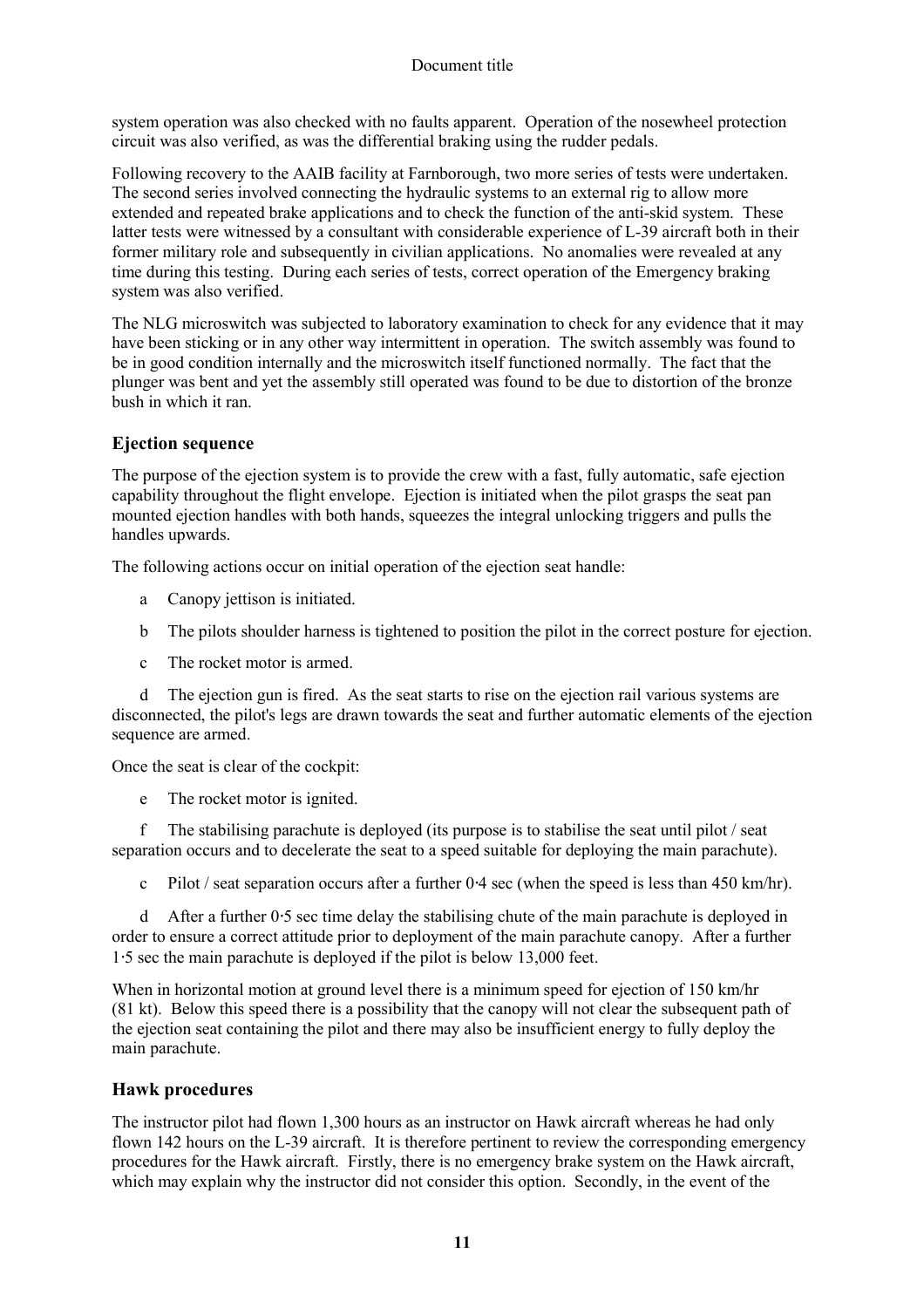Hawk leaving the runway where a collision is likely or the terrain is hazardous, then the pilot should consider ejection or raising the landing gear.

## **L-39 wheelbrakes reliability**

The instructor pilot stated that, in his experience of the L-39 Albatros, it was not unusual to make several brake applications from the rear seat position before the braking became operative.

During the investigation, two unrecorded (by either AAIB or CAA) incidents of L-39 Normal braking failure occurring in the UK in the late 1990's were described. It appeared that both aircraft were then on foreign registers (but operating in the UK) and neither pilot considered that it was appropriate to notify the authorities, despite the fact that one of the aircraft was damaged as a result. Following numerous inquiries, brief verbal accounts were obtained.

In one instance, the pilot encountered a lack of Normal system braking upon landing and applied Emergency system braking successfully but not before the aircraft had departed off the left side of the runway. It had drifted to the left due to crosswind and could not be steered with differential wheel brake because the emergency system has no differential braking capability. As the surface was grass, no damage to the aircraft occurred. Investigation showed that the NLG microswitch plunger was bent, possibly when the aircraft was towed from the hangar.

In the second instance, normal braking failed after the chocks were removed and the aircraft struck a hangar. It was reported that the NLG oleo had been over-inflated such that the microswitch was in the 'air' condition, even with the aircraft stationary on the ground. There had apparently been insufficient time to apply the Emergency brakes.

### **Residual engine thrust.**

The L-39 Albatros's turbofan engine produces 135 KiloPascals (approximately 300 lbf) forward thrust at idle speed.

#### **Safety pin stowage**

The aircraft operator's Organisation Control Manual required that 'Prior to each flight, the pilot must activate the ejection seats as per the aircraft flight manual and must make the seats safe again at the end of each flight.' G-BZVL was not equipped with dedicated on board stowage for the ejection seat and canopy jettison safety pins and because space within the cockpit was limited, the commander decided not to carry the safety pins.

## **Analysis**

The accident sequence started when the student pilot was unable to apply the normal wheel brakes. The instructor pilot took control but he too was unable to apply the wheel brakes, despite the design of the system giving him priority of control over the normal wheel brakes.

The correct procedure following the loss of normal braking is to use the emergency brakes and this emergency procedure is clearly stated in the Flight Manual. The instructor pilot did not use the emergency brake lever nor did he instruct the student pilot to do so. Instead he applied right rudder to deliberately steer the aircraft off the paved surface towards open ground. When the aircraft was running across the adjacent field, towards the M11, the instructor asked the student to raise the landing gear. In these actions it appears that the instructor may have reverted to the procedures required when flying the Hawk aircraft, which were more deeply ingrained in him than the L-39 procedures.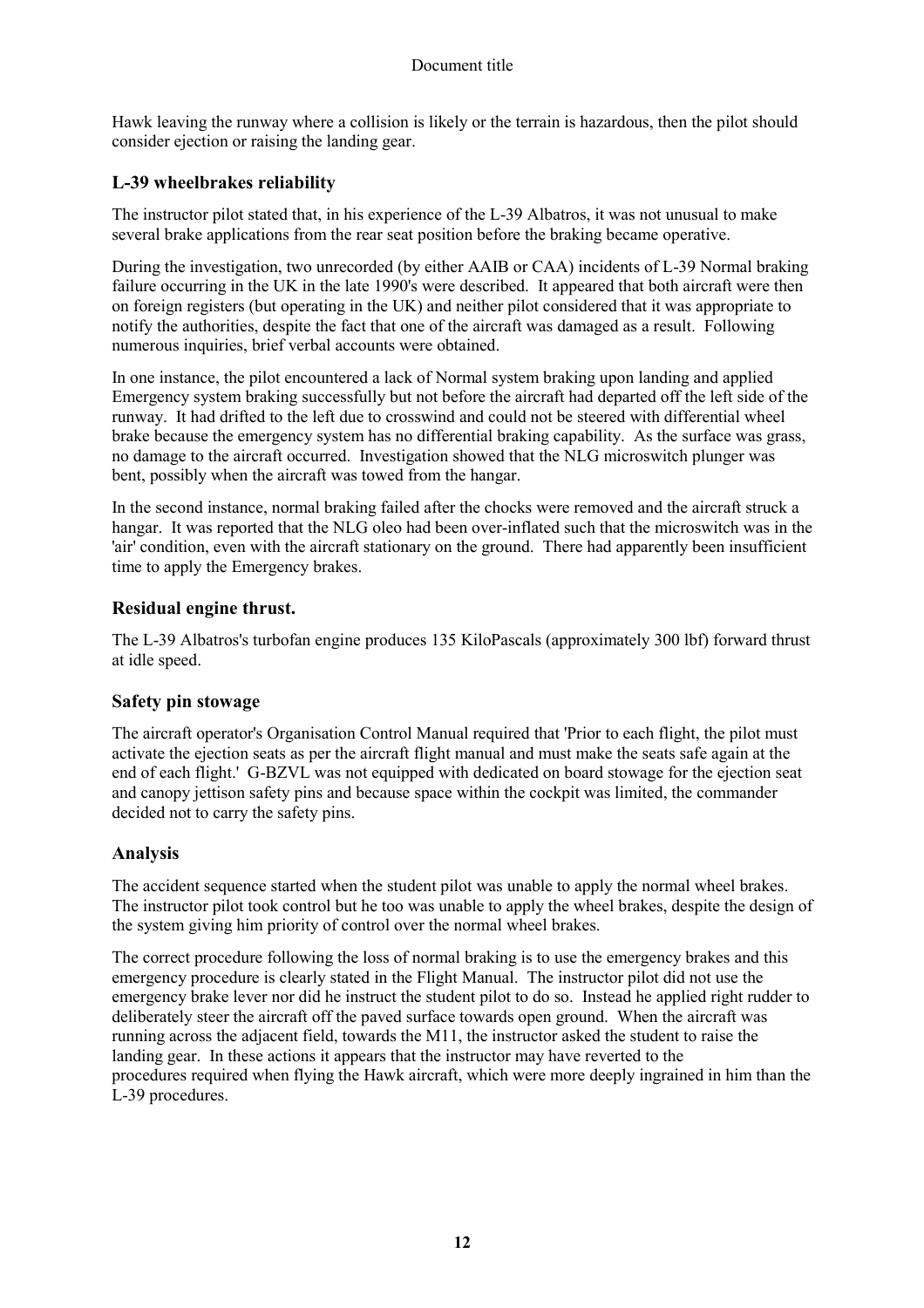## **Landing gear retraction capability**

Gear retraction on the ground is inhibited on this aircraft type when the nose landing gear microswitch is in the ground condition and thus the instruction to raise the landing gear was inappropriate. However, the instructor pilot believed gear retraction to be the correct action since, when converting to the aircraft type, he had been taught that the emergency retract position on the undercarriage lever was a means of retracting the landing gear on the ground in order to prevent a runway overrun.

Unfortunately there was an element of confusion amongst some UK based L-39 pilots regarding the ability to retract the landing gear on the ground that may have been partly due to the language and layout of the Flight Manuals. At least one Albatros Flight Manual (albeit for the ZA model but there is no difference in landing gear or braking systems between the ZA and the C models) was misleading on the possibility of gear retraction on the ground. Although the reference to emergency gear retraction in the ZA manual was not specifically in the context of retraction on the ground, gear retraction in the air is seldom an emergency unless the gear has failed to extend properly. There being no mention of an emergency gear retraction procedure in the list of emergency procedures, the assumption that it referred to emergency retraction on the ground was not wholly unreasonable. In fact, retracting the L-39's landing gear on the ground is possible provided that the nose landing gear is held off the runway. It is, however, difficult to conceive of a situation in which this capability is likely to be useful

The language and layout of some L-39 manuals may have been the source for a more general misconception amongst the UK's L39 pilots that gear retraction on the ground was appropriate after total failure of the wheel brakes. However, the L-39C Flight Manual used by the operator and appropriate to the accident aircraft had a different layout, different language and was much clearer regarding the mechanisation of the aircraft's systems than the ZA manual provided by a different operator. Nevertheless, the misconception that the gear could be retracted with the nosewheel on the ground still persisted within the instructor's understanding of the system. Moreover, most aircraft that the instructor had previously flown had the capability to raise the landing gear whilst the aircraft was on the ground and this would have reinforced the training that he received when converting to the L-39.

Although the instruction to raise the landing gear was inappropriate for this aircraft the landing gear selector (in the front cockpit) was found in the 'DOWN' position, suggesting that the student pilot did not select 'UP' as instructed. Had the failure of the normal wheel brakes been caused by a malfunctioning microswitch, selection of the landing gear to 'UP' may have caused the landing gear to retract, which would have stopped the aircraft.

#### **Engine shut down**

Although it was not a published emergency procedure, the engine could have been shut down by either pilot to eliminate the residual forward thrust at idle, thereby allowing the aircraft to decelerate as it crossed the field of light crops. Had he been instructed to do so the student pilot could have stopped the engine by retarding the throttle through the idle detent; alternatively the instructor could have shut the engine down himself using the electrical 'ENGINE STOP' switch on the left console in the rear cockpit.

#### **Discussion of possible causes of failure of Normal braking system**

Although during the course of the investigation the Normal braking system was operated and tested many times, a fault which could have lead to an inability to apply the wheel brakes was never reproduced. It should also be remembered that most single failures, such as an electro-hydraulic valve or anti-skid inertia switch will only affect one wheel: there is no doubt that this accident was characterised by an absence of braking from both wheels.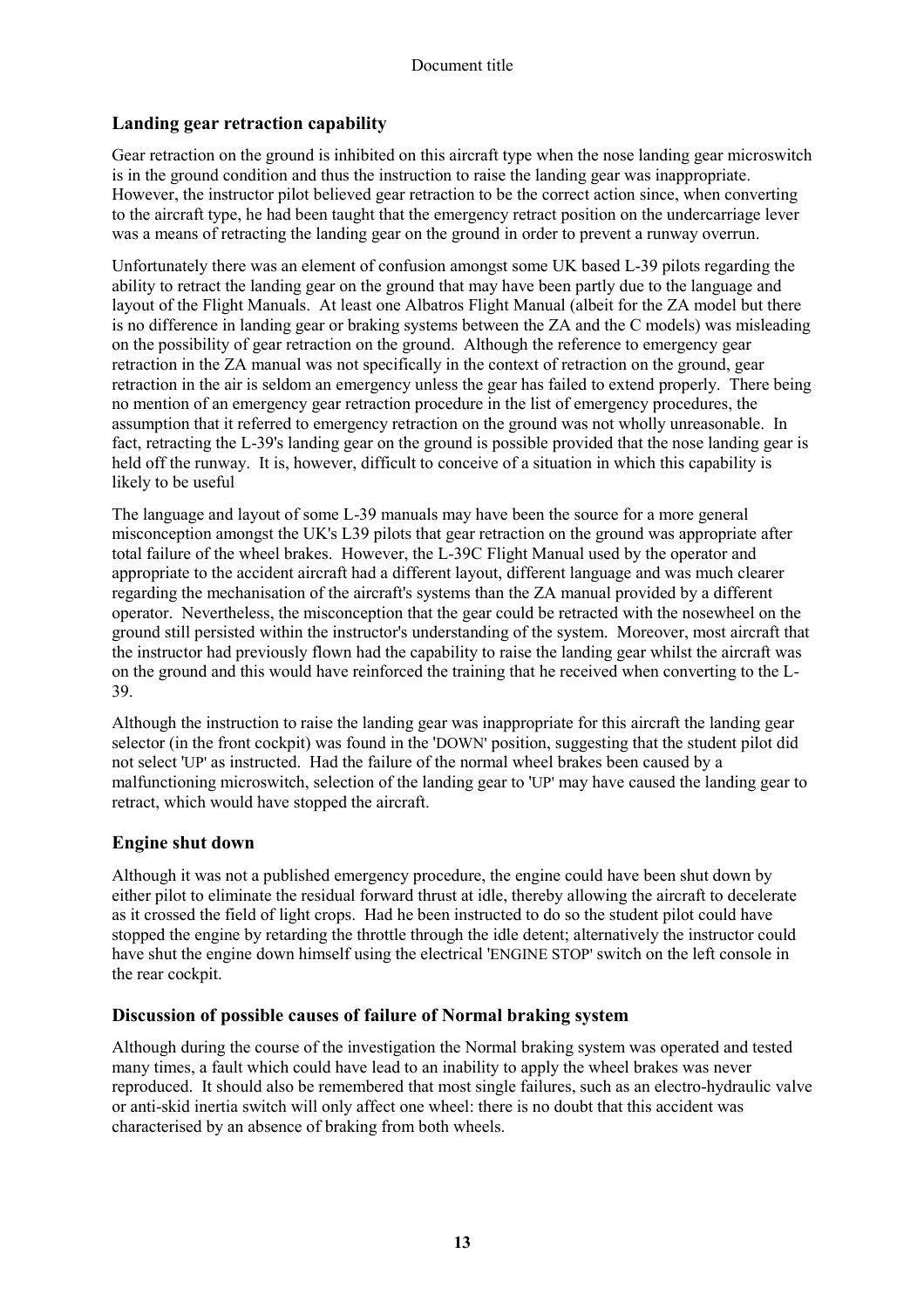The need to make several brake applications from the rear seat position before the braking became operative had never been brought to the attention of the engineering organisation so opportunities to investigate this apparently recurrent deficiency were forfeited.

The instructor pilot stated that the airspeed just prior to landing was 210 km/hr and reducing. The hypothesis that the Normal brake system itself was functioning but the wheel brake friction linings suffered from fading due to usage above the maximum application speed of 190 km/hr was considered. Since this should have resulted, at least initially, in significant retardation, possibly decreasing as the brakes heated-up, this hypothesis appears unlikely and is contrary to the available evidence.

Another possibility revealed by close study and testing of the 'rear-seat priority' mechanism is that inability to apply brakes from the front seat would occur if the rear seat pilot exerted even the smallest pressure on his brake lever. As explained above and illustrated in Figure 1, minimal movement of the rear brake lever may not apply any brake pressure but it results in disconnection of the front seat arm. This would not preclude subsequent application of Normal braking by the rear-seat pilot at any stage. Moreover, it is unlikely that the rear seat pilot would have had his hand on the control column and around the brake lever when the front-seat pilot was initially attempting to apply the brakes.

# **The NLG microswitch**

Since there appeared to be a complete absence of retardation when the brakes were applied from either cockpit, attention was focussed on the NLG microswitch as being the most likely reason for the failure. Anecdotal evidence was heard that other aircraft had experienced Normal braking system problems in service due to factors such as the student not applying sufficient forward pressure on the control column after landing or a misrigging of the microswitch and striker plate. It was even suggested that the difference in fuel weight before and after a long sortie could explain why the brakes might function during taxi for takeoff, but fail upon landing at a lighter weight. The attitude of the aircraft however, subjectively assessed from the eyewitness video, did not suggest other than that the nosewheel was firmly on the ground and the microswitch thus in the 'ground' condition.

Regarding the two earlier (unreported) cases of brake failure, in the first instance, when the pilot encountered a lack of Normal system braking upon landing and applied Emergency system braking successfully, the NLG microswitch plunger had been bent, possibly when the aircraft was towed from the hangar. Consideration of the system operation shows that, for normal braking action to take place during taxi and takeoff, the bend must have occurred with the plunger extended and that striker plate pressure to depress it after lift-off must have caused the deformed plunger to jam in its bush in the 'air' sense after landing. It is possible that G-BZVL suffered a similar microswitch jam after takeoff but there was no evidence to suggest that there was any pre-existing switch damage. The damage discovered after the accident did not jam the microswitch but it should be noted that the nose landing gear had probably undergone at least three impacts (perimeter fence, central reservation barrier and the road) during the accident. It is possible that pre-existing distortion of the plunger may have been overlaid by these impacts and gross damage to the bush freed a pre-existing jammed condition.

The second instance, when normal braking failed after the chocks were removed, occurred because the NLG oleo had been over-inflated. The NLG oleo on G-BZVL was correctly inflated so this too is an unlikely explanation.

It is quite remarkable that, given the extremely small operating experience in the UK, both known cases of Normal braking failure involved the NLG protection circuit. Anecdotal accounts revealed a number of other failure scenarios also related to this circuit to the extent that it was uppermost in the minds of many of those individuals with knowledge of the aircraft who assisted the AAIB investigation. There is no doubt that the location of the microswitch renders it vulnerable to damage. Consequently, it is necessary to query the precise reason for this feature on this aircraft, since most similar types, certainly those of western design, do not have any weight-on-nosewheel braking protection, even though they may be equipped with toe brakes which are arguably more prone to inadvertent application by an inexperienced student.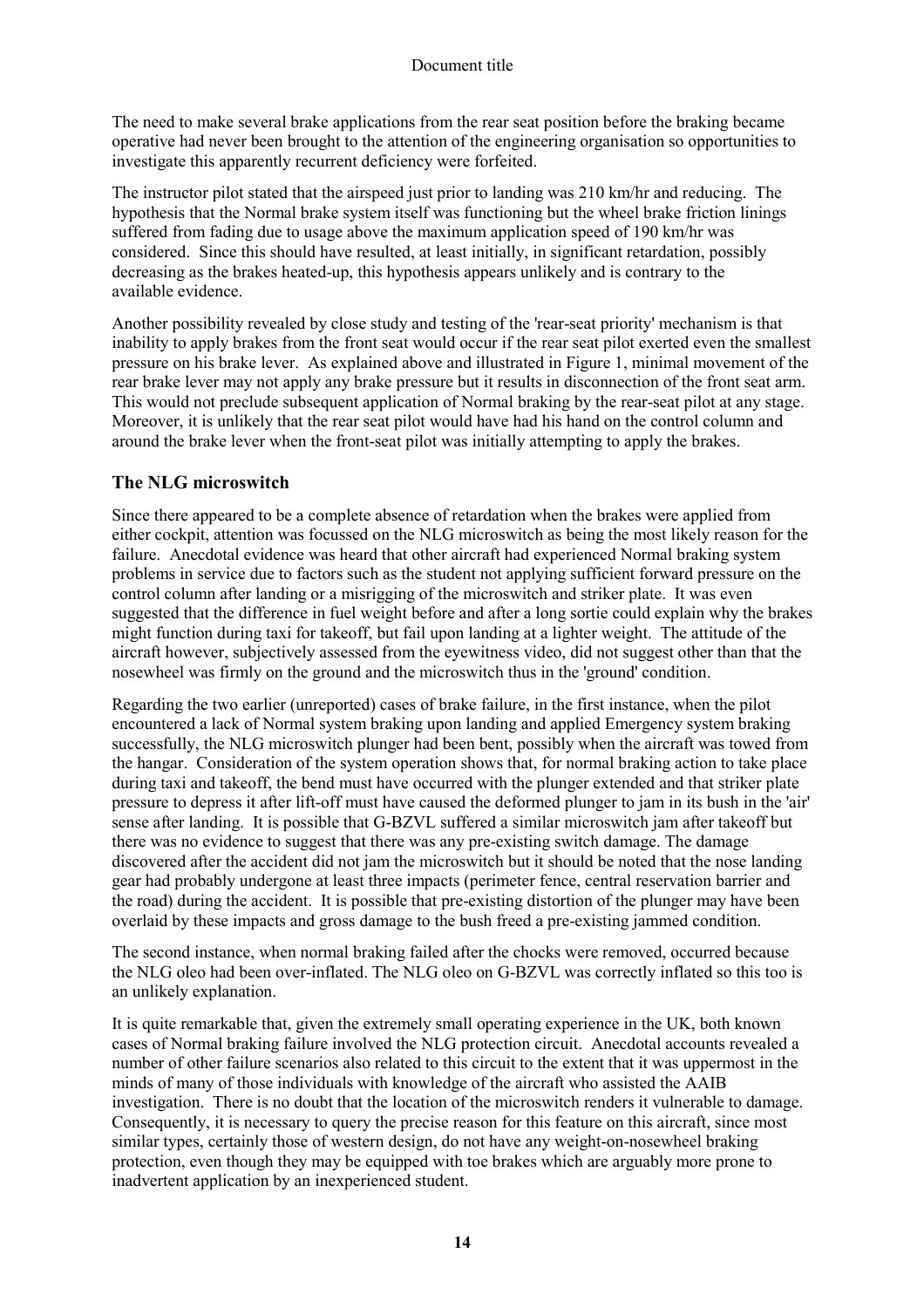It would appear to be a simple wiring modification to remove the nosewheel braking protection (the microswitch itself must remain for other systems that it serves). Operators of L-39 aircraft might wish to consider the desirability of accomplishing such a modification which the CAA would consider permitting on the proviso that information was forthcoming from the manufacturer to the effect that there were no special reasons, peculiar to the L-39, why the braking protection was fitted. Unfortunately, it appears that Aero Vodochody do not supply any technical support to civilian operators of ex-military aircraft, so obtaining such information would be difficult. Nevertheless, it is understood that a small number of L-39 variants were produced with the WOW microswitch repositioned to one of the main landing gear legs.

## **Ejection seat performance**

The aircraft passed through the wooden fence at the airfield boundary at about 20 kt; it was just after collision with this fence that the student pilot's ejection seat operated.

Although there is a minimum ground speed for safe ejection of 81 kt in a level attitude, it is not standard practice for a commander to issue an order not to eject below this speed because the word eject may be heard in isolation and the recipient may act upon it inappropriately.

There is, however, a minimum period of 2⋅4 seconds from the time that the ejection gun is fired to deployment of the main parachute. At the moment of ejection, the aircraft was running down the embankment towards the motorway and the aircraft had thus adopted a significant nose-down and left wing low attitude. Therefore, after ejection, the seat would have followed a low, forward, parabolic trajectory without attaining its normal height. This low trajectory was accurately described by a number of eye-witnesses who stated that the main parachute did not deploy. This was confirmed when the main parachute was examined on-site. It had been pulled from its pack, but had not inflated and was lying streamed-out and pointing back towards the point where the aircraft had crossed the embankment. There was, therefore, clearly insufficient time for the main parachute to deploy fully.

The student pilot had completed training in the use of the ejection seat and had demonstrated a good knowledge of the system. No command to eject was given yet he chose to initiate the ejection sequence below the minimum safe speed for ejection on the ground. It seems likely that the student pilot, faced with the risks of running on to the motorway versus those of ejecting, chose the latter.

#### **Airfield safety**

In this instance the aircraft landed on the runway, deviated from the paved surface and came to rest on the M 11 motorway, fortunately without additional injuries. It is therefore necessary to consider mechanisms that may have prevented this runway excursion onto the motorway.

There has only been one other recorded runway excursion at Duxford, involving the M11, since 1976. In October 1997 the pilot of an ME 109 aircraft attempted to carry out a forced landing on Runway 06 because of smoke and fumes in the cockpit. After touchdown it became apparent that there was insufficient runway remaining so the pilot lifted off, crossed the motorway and landed in a field just beyond.

The CAA audit local surveys for all licensed airfields within the UK on a regular basis. Duxford Airfield was last surveyed in August 2000 and the CAA inspection and audit was completed in December 2001. Existing aerodrome licensing requirements include minimum standards for runway end safety provision, designed to accommodate the statistical majority of overruns and to minimise their consequences. Runway End Safety Areas (RESAs) are, therefore, provided at each end of a runway strip and are intended to minimise the risks to aircraft and their occupants when an aeroplane overruns or undershoots a runway. The length of the RESA required for a specific runway depends upon a number of variables, such as the type and level of aircraft activity as well as local conditions. The RESA for Runway 06 at Duxford is 90 metres; this is the length required under guidance provided by the International Civil Aviation Organisation. Extending the RESA would not necessarily provide additional protection for an overrun onto the M11.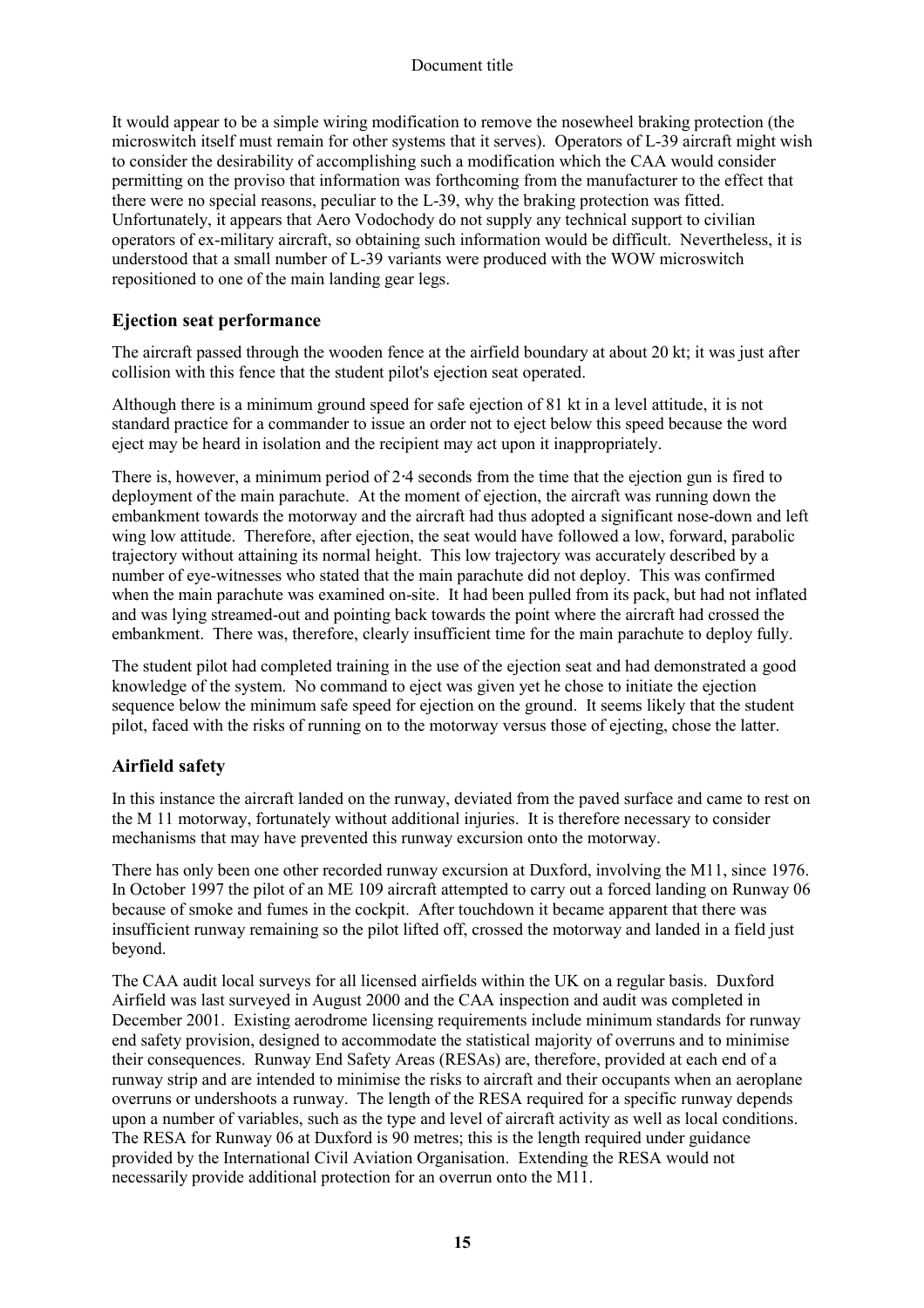In an attempt to prevent aircraft from running onto the M11, an earth embankment was constructed at the far end of Runway 06 at Duxford. The embankment is 2 metres tall and extends 160 metres to the left of the centre line of Runway 06 and 100⋅5 metres to the right. The reason for this apparent asymmetry is that the area to the left provides additional protection against an overrun for aircraft landing on the grass Runway 06, which is to the left of the main Runway 06. In this instance the aircraft entered the M11 at a position 169 metres to the right of the runway centre line and thus avoided the embankment entirely. However, in the absence of any research, it is not clear what would have happened had the aircraft run into the embankment even at a moderate speed. In view of this uncertainty, together with evidence that the embankment can be avoided, it is recommended that:

The Civil Aviation Authority should review the current arrangements at Duxford Aerodrome for preventing aircraft over running onto the M11 motorway after a landing or rejected takeoff on Runway 06. (Safety Recommendation 2003-13).

## **Training syllabus**

Although the aircraft was fitted with an emergency braking system, neither pilot used it when the normal wheel brakes failed to operate. If one of them had used it, the runway excursion might have been avoided or the aircraft could have been stopped before it penetrated the boundary fence.

When faced with a sudden and dire emergency, pilots have to react swiftly and rely on memorised procedures and the positions of vital controls. In circumstances such as an impending runway excursion, a pilot may have difficulty transferring his vision from compelling external visual cues to the layout of the internal controls in order to find a control or switch he has not used before. Had operation of the emergency brake been routinely practised or tested whilst taxiing, swift reversion from Normal to Emergency braking would have been more likely when the wheel brakes failed to operate. Also, the pilots would have known (perhaps intuitively and without looking) where to find the Emergency Braking lever. Therefore, it was recommended that:

The Civil Aviation Authority should encourage L-39 Albatros operators to include the use of the Emergency wheel brakes into the training syllabus and normal operation of the aircraft type. (Safety Recommendation 2003-14)

## **Safety pins**

As the operator's OCM made clear, when a crew vacates the aircraft for any reason, the explosive elements of the aircrew escape systems should invariably be made safe by fitting safety pins. Had the aircraft diverted to another airfield along the route or landed successfully at Duxford and then become unserviceable, the crew would have had to make 'ad hoc' arrangements for the provision of safety pins before leaving the airfield. It was fortuitous that after this accident, a Duxford based engineer familiar with the L-39 was nearby. He was able to advise the rescue services and able to supply the required pins.

Although the operator's OCM implied the need to carry safety pins, it did not specify that they had to be carried in flight nor how or where they should be carried. They were not carried because it was inconvenient since, unlike most British military aircraft fitted with ejection seats, the L-39 was not fitted with a dedicated stowage for the pins within the cockpit(s).

It is appropriate that all aircraft fitted with live ejection seats and operated under the provisions of CAP 632 should invariably carry the safety pins required to make safe (for parking) the ejection seat and canopy jettison mechanisms. No such requirement is included within CAP 632. Consequently, it is recommended that the Civil Aviation Authority should require operators of civil registered aircraft fitted with live ejection seats to carry the aircraft's escape systems safety pins:

a. On all flights and high speed taxi tests.

b. In a position where they are likely to be found and identified without assistance from the aircraft's flight or ground crews.